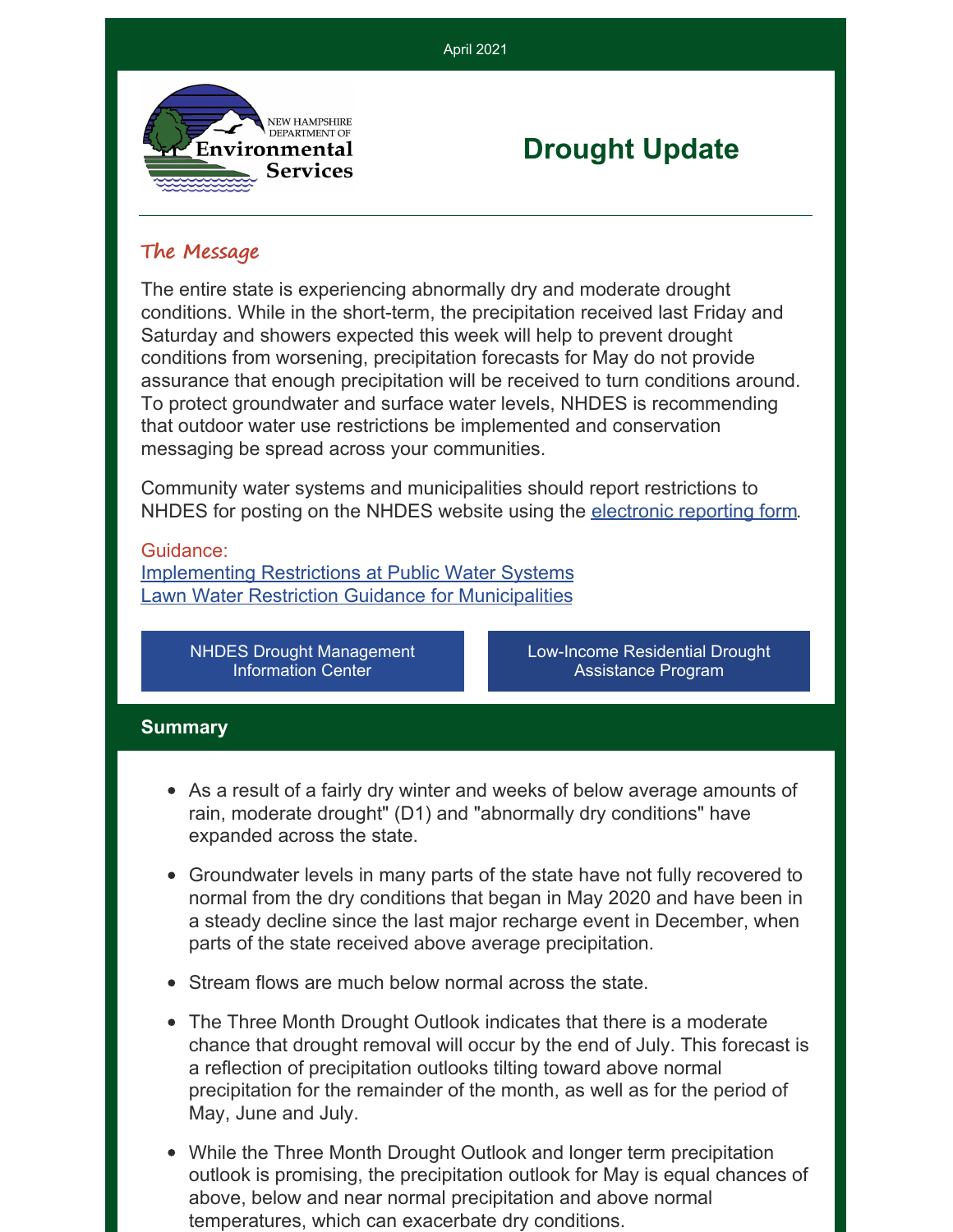# **Drought Conditions**

# [U.S. Drought Monitor](https://droughtmonitor.unl.edu/CurrentMap/StateDroughtMonitor.aspx?NH)

Since the end of March, drought and abnormally dry conditions have expanded across the state.

- 42.54% of NH is experiencing moderate drought (D1) conditions.
- 57.46% of NH is experiencing abnormally dry conditions.



# [NWS Northeast River Forecast Center: Precipitation Deficits](https://w1.weather.gov/data/TAR/ESPTAR)

Over the past twelve months, the state has received between 18% to 29% less precipitation than normal, which is equivalent to between 8.45" and 13.41". Since the beginning of the calendar year the state has received between 28% to 41% less precipitation than normal, which is equivalent to approximately 3.29" and 4.61".

| <b>COUNTY</b>       | 365 Days                         |       |                    | YEAR TO DATE           |                  |                    |
|---------------------|----------------------------------|-------|--------------------|------------------------|------------------|--------------------|
|                     | <b>PRECIP RECEIVED DEPARTURE</b> |       | <b>% DEPARTURE</b> | <b>PRECIP RECEIVED</b> | <b>DEPARTURE</b> | <b>% DEPARTURE</b> |
| <b>BELKNAP</b>      | 35.45                            | 9.8   | 22%                | 8.35                   | 3.58             | 30%                |
| <b>CARROLL</b>      | 40.61                            | 10.22 | 20%                | 9.53                   | 4.05             | 30%                |
| <b>CHESHIRE</b>     | 38.45                            | 8.45  | 18%                | 8.69                   | 3.89             | 31%                |
| <b>COOS</b>         | 37.31                            | 10.08 | 21%                | 6.58                   | 4.61             | 41%                |
| <b>GRAFTON</b>      | 36.72                            | 11.31 | 24%                | 8.05                   | 3.69             | 31%                |
| <b>HILLSBOROUGH</b> | 35.7                             | 11.3  | 24%                | 8.85                   | 4.26             | 32%                |
| <b>MERRIMACK</b>    | 35.46                            | 10.79 | 23%                | 8.5                    | 3.96             | 32%                |
| <b>ROCKINGAM</b>    | 33.19                            | 13.41 | 29%                | 8.8                    | 4.47             | 34%                |
| <b>STRAFFORD</b>    | 35.42                            | 11.82 | 25%                | 8.62                   | 4.58             | 35%                |
| <b>SULLIVAN</b>     | 36.51                            | 8.91  | 20%                | 8.5                    | 3.29             | 28%                |

#### **Drought Impacts**

[March NH Geological Survey Monthly Groundwater Level Report](https://www.des.nh.gov/sites/g/files/ehbemt341/files/documents/nhgs-gwlevels-mar2021.pdf)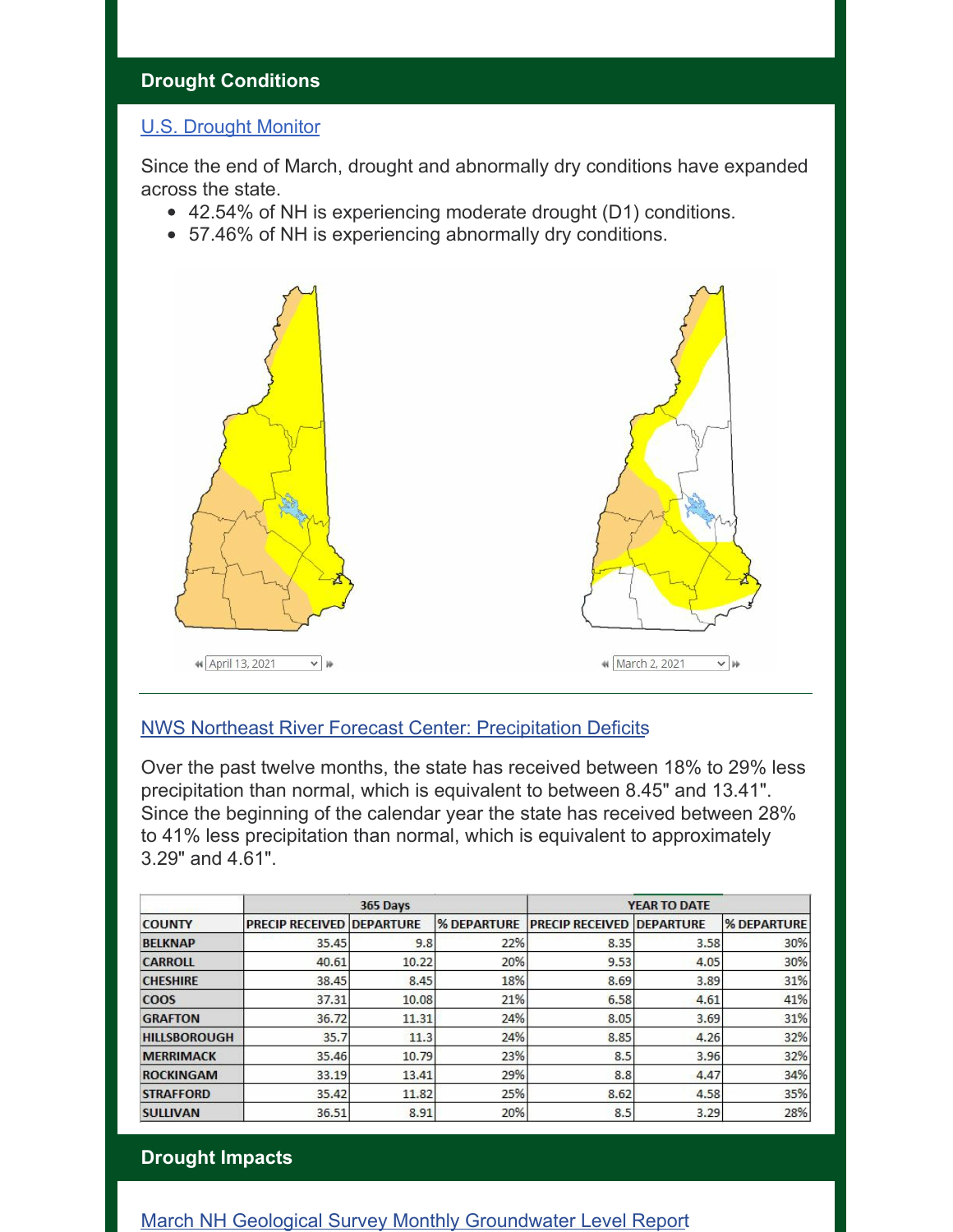- Eleven of the 24 groundwater levels analyzed at the end of March were at below average levels.
- Groundwater levels peaked in December across much of the state, following rain events and subsequent snowmelt. Since then, groundwater has been in steady decline in the northern and western portions of the state.
- Groundwater level trends are mixed in the Merrimack River basin and Seacoast Region with the majority showing a downward trend.
- Wells that are showing upward trends (New London, Barnstead, Nashua and Albany) are likely responding to localized continued run-off events and snowmelt.



# **[NH USGS WaterWatch Stream Flows](https://waterwatch.usgs.gov/index.php?r=nh&id=ww_current)**

7-day average stream flows are much below normal for most of the state.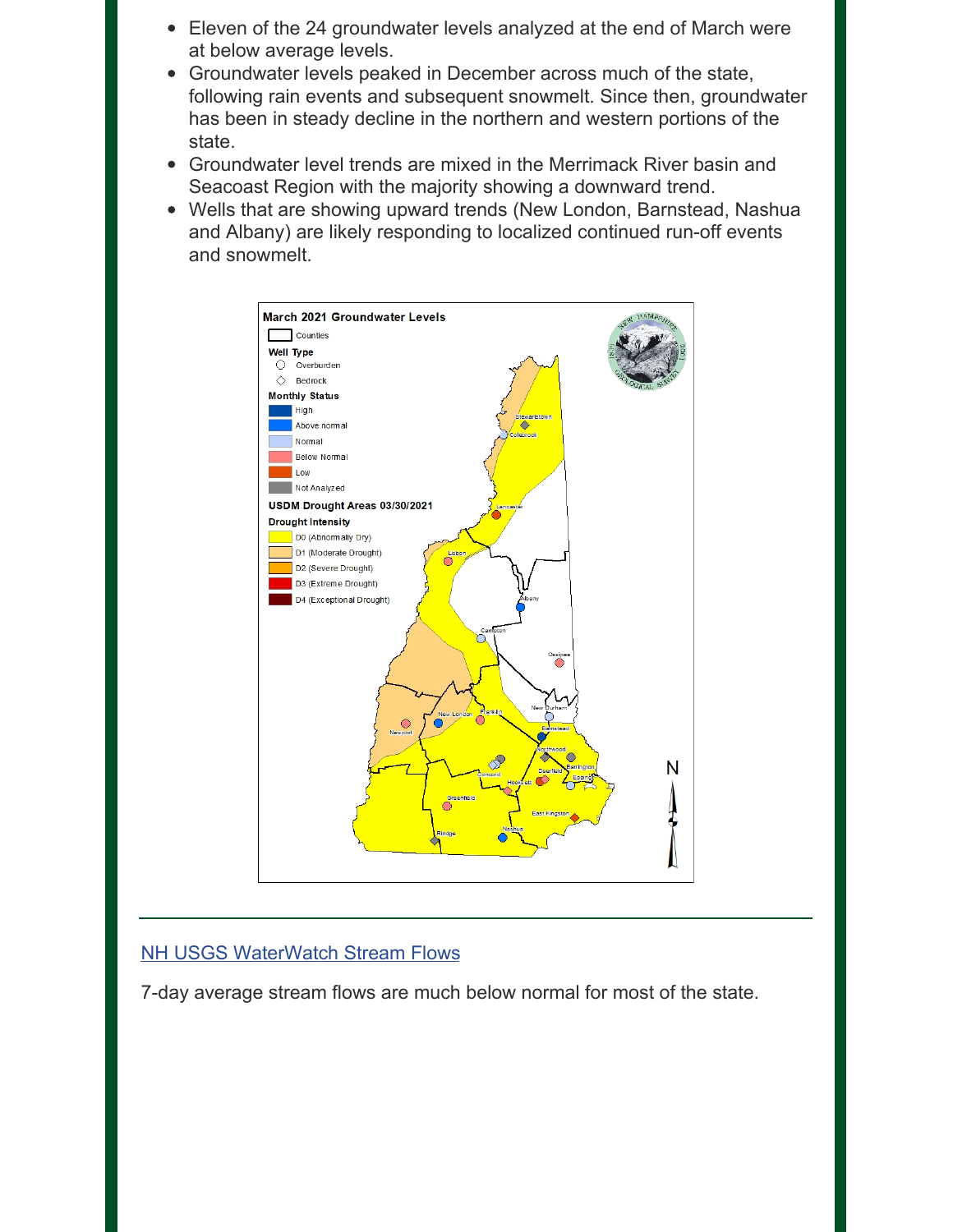

# **Forecasts and Outlooks**

# **[Precipitation and Temperature Forecasts](http://nedews.nrcc.cornell.edu/)**

The monthly outlook for May predicts equal chances for above normal, normal or below normal precipitation and an increased chance of above normal temperatures across the state.

The three month outlook tilts toward above normal precipitation and indicates a likelihood of above normal temperatures.

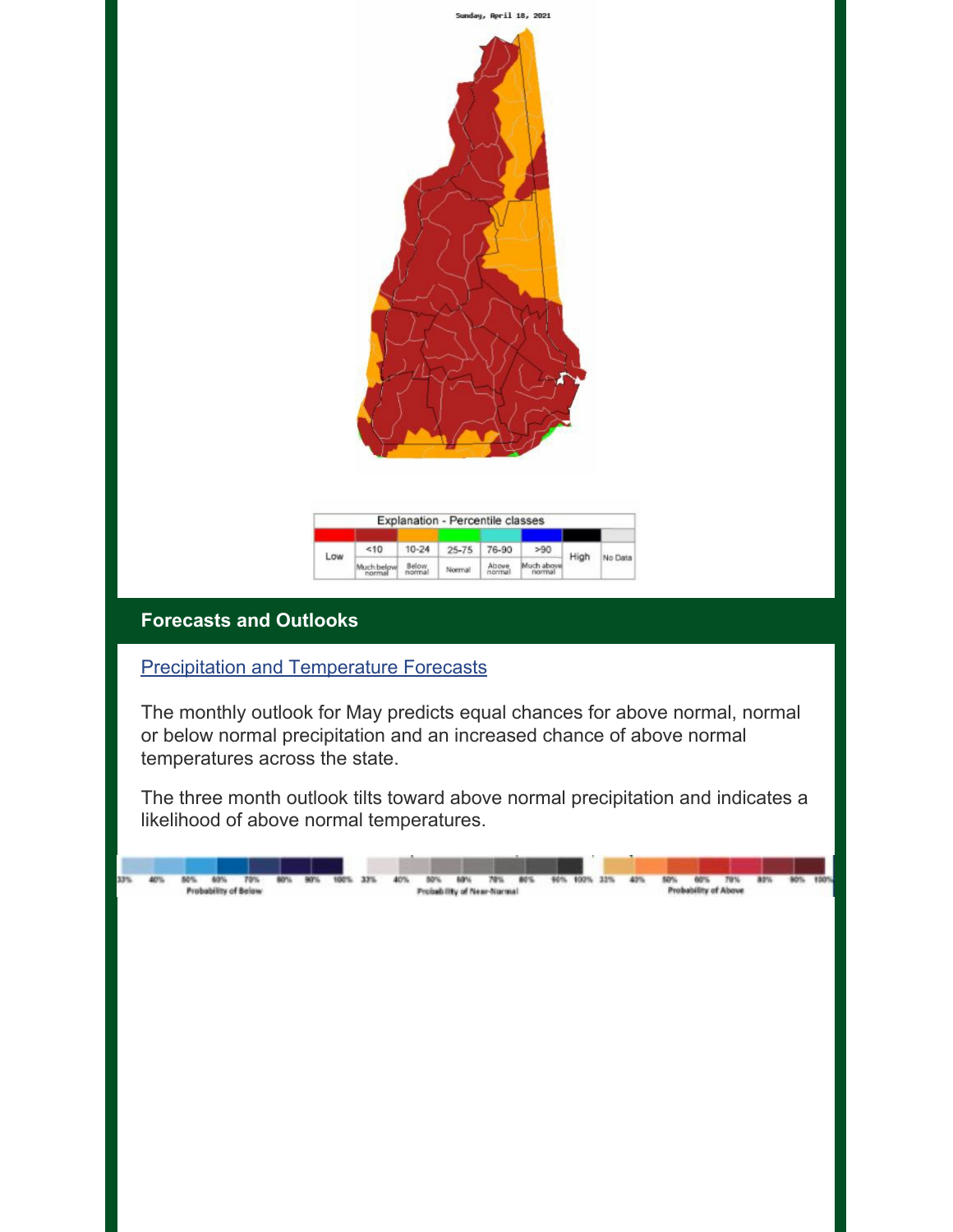

# [Seasonal Drought Outlook](https://www.cpc.ncep.noaa.gov/products/Drought/)

The U.S. Seasonal Drought Outlook predicts drought removal will be likely by the end of July.